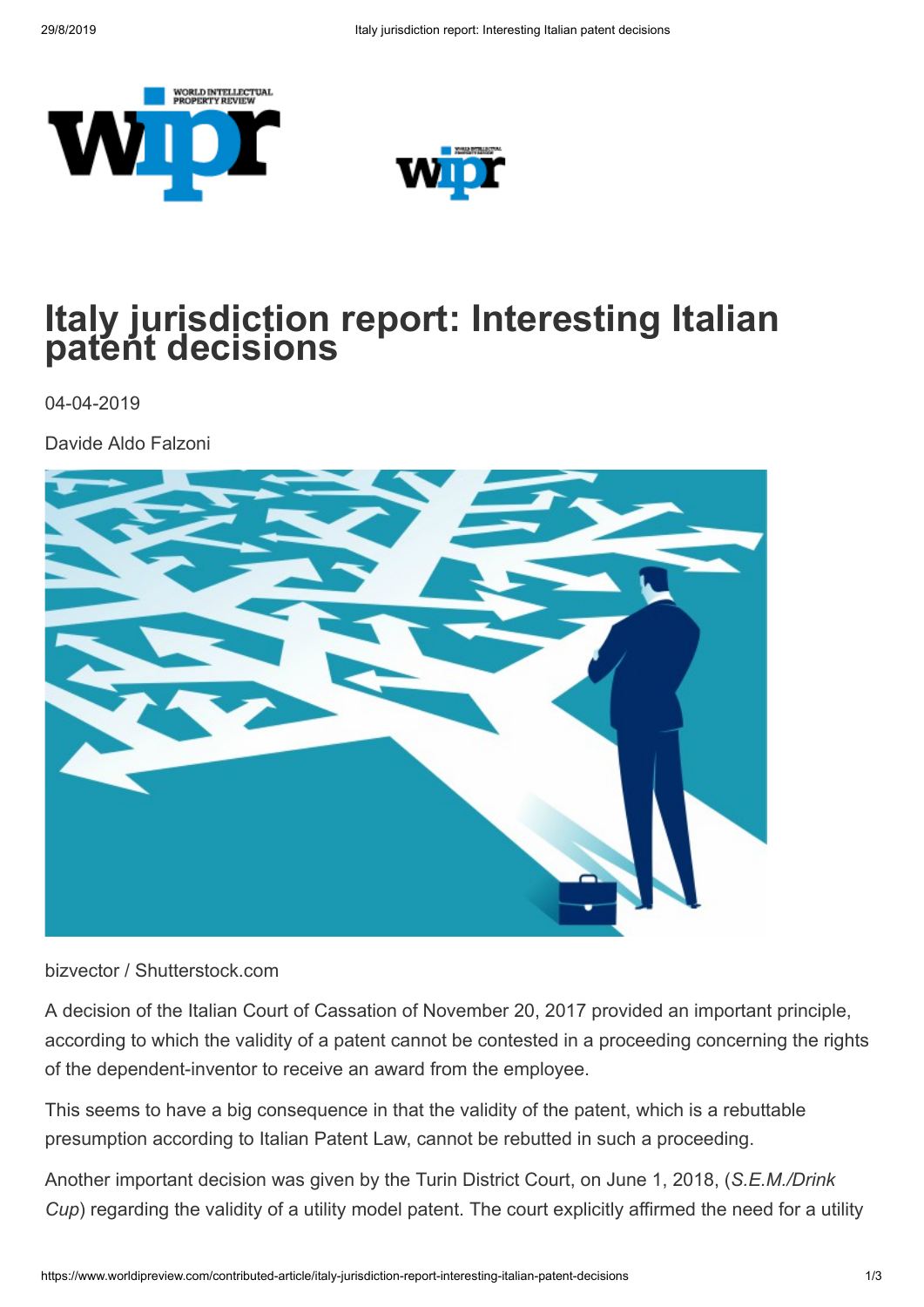model, in order to be valid, to express a creative contribution, and reconfirmed the case law according to which a utility model patent needs to meet an originality requirement.

"The Milan District Court followed case law to find that an infringement can occur even when there is no complete imitation of the claim."

A decision of the Milan District Court of October 4, 2017, (*DSM/Prosol*) confirmed Italian case law regarding the indication of the technical problem in a patent description. This decision gives much weight, for an examination of inventiveness, to the clear detectability of the technical problem in the patent description.

The court found lack of inventiveness in consequence of the deficient description of the technical problem and found the patent invalid. This reconfirms settled Italian case law which appears to be stricter than European case law regarding the formulation of the technical problem in order to prove the inventiveness of a claim, where the technical problem is not explicitly formulated in the application as filed.

A decision of Milan District Court of September 11, 2018, (*Turboden/Exergy*) considered the power of the patent owner to limit the patent claims during a validity proceeding. It reaffirmed the limits defined by the abuse of rights and good faith in order to be compatible with the principle of a fair trial.

A decision of Rome Court of Appeal of April 10, 2018, (*C.R.A.F.T./Autostrade*) reaffirmed the equivalence principle according to which the inventive core and the obviousness of the presumed infringer's solution with respect to the claims are relevant elements in an infringement assessment.

In a decision of January 24, 2017, (*Vorwerk/Electrodomesticos*) the Milan District Court followed case law to find that an infringement can occur even when there is no complete imitation of the claim, provided that the essential characteristics of the invention are reproduced.

## **More decisions**

Another important decision was issued by the Milan District Court on March 9, 2017, (*McCartney/Imax*) in which the court gave weight to the ability to induce consumers to make a purchase when evaluating the individual character of a design registration.